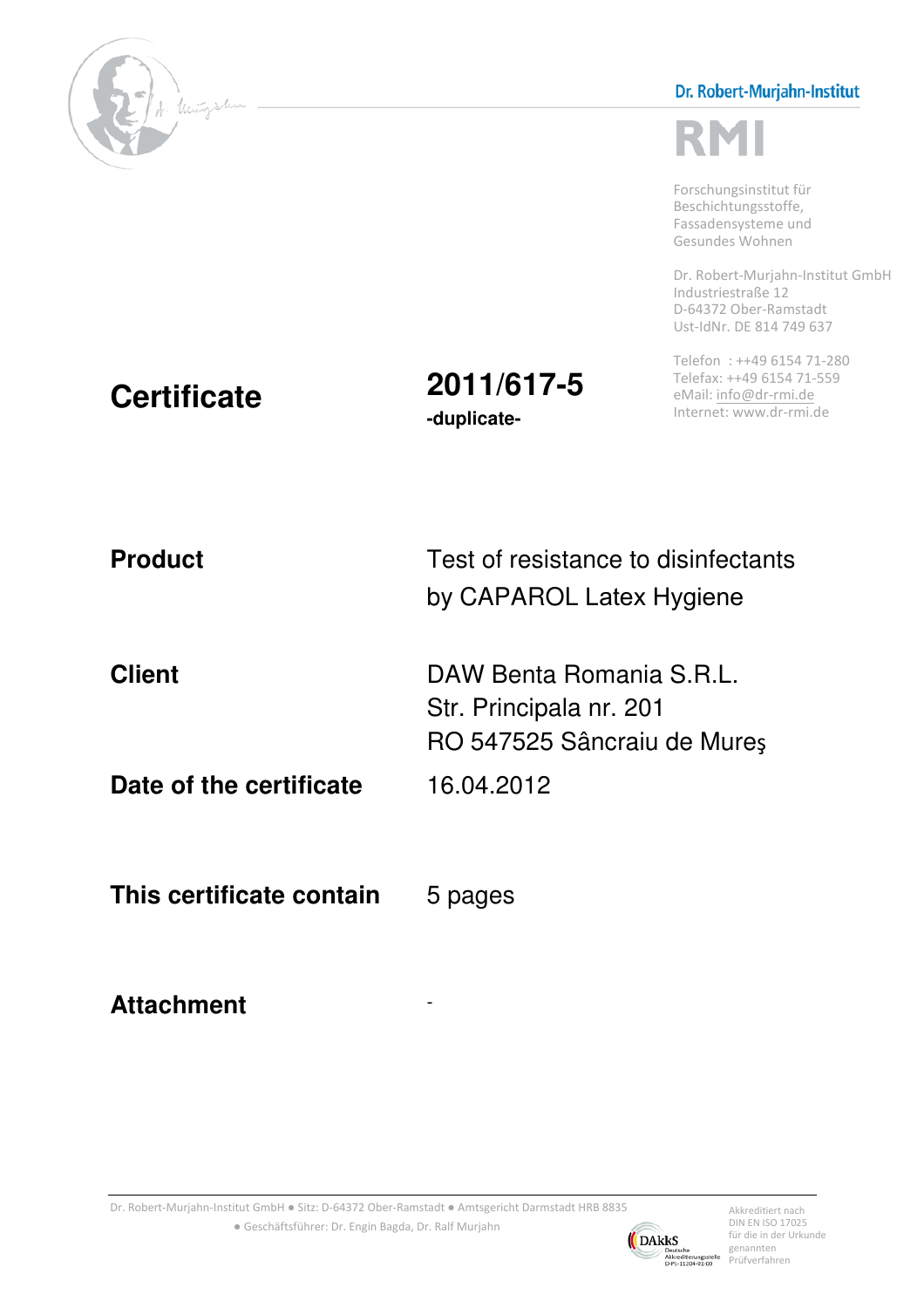



# **Contents**

|    | 1. Procedure                           |    |
|----|----------------------------------------|----|
|    | 2. Test of resistance to disinfectants |    |
| 3. | Results                                |    |
|    | 4. Summary of the results              | 5. |

#### **1. Procedure**

On the 20.01.2012 the Dr. Robert-Murjahn-Institute (RMI) was requested by DAW Benta Romania S.R.L. to examine the product CAPAROL Latex Hygiene with respect to various disinfectants.

The RMI received a test bundle in externally flawless state on the 23.01.2012. This test bundle was made available by the client.

The examination of the sample was performed during 23.01.2012 till 06.03.2012.

# **2. Test of resistance to disinfectants**

The test is not accredited to DIN EN ISO 17025.

## **2.1. Production of the test coating**

Using a film drawing device and a doctor blade with a 300  $\mu$ m gap height, PVC films (430 mm x 280 mm) were coated with CAPAROL Latex Hygiene and dried for 28 days in the standard climate (23  $\degree$  / 50 % relative humidity) according to DIN EN 23270.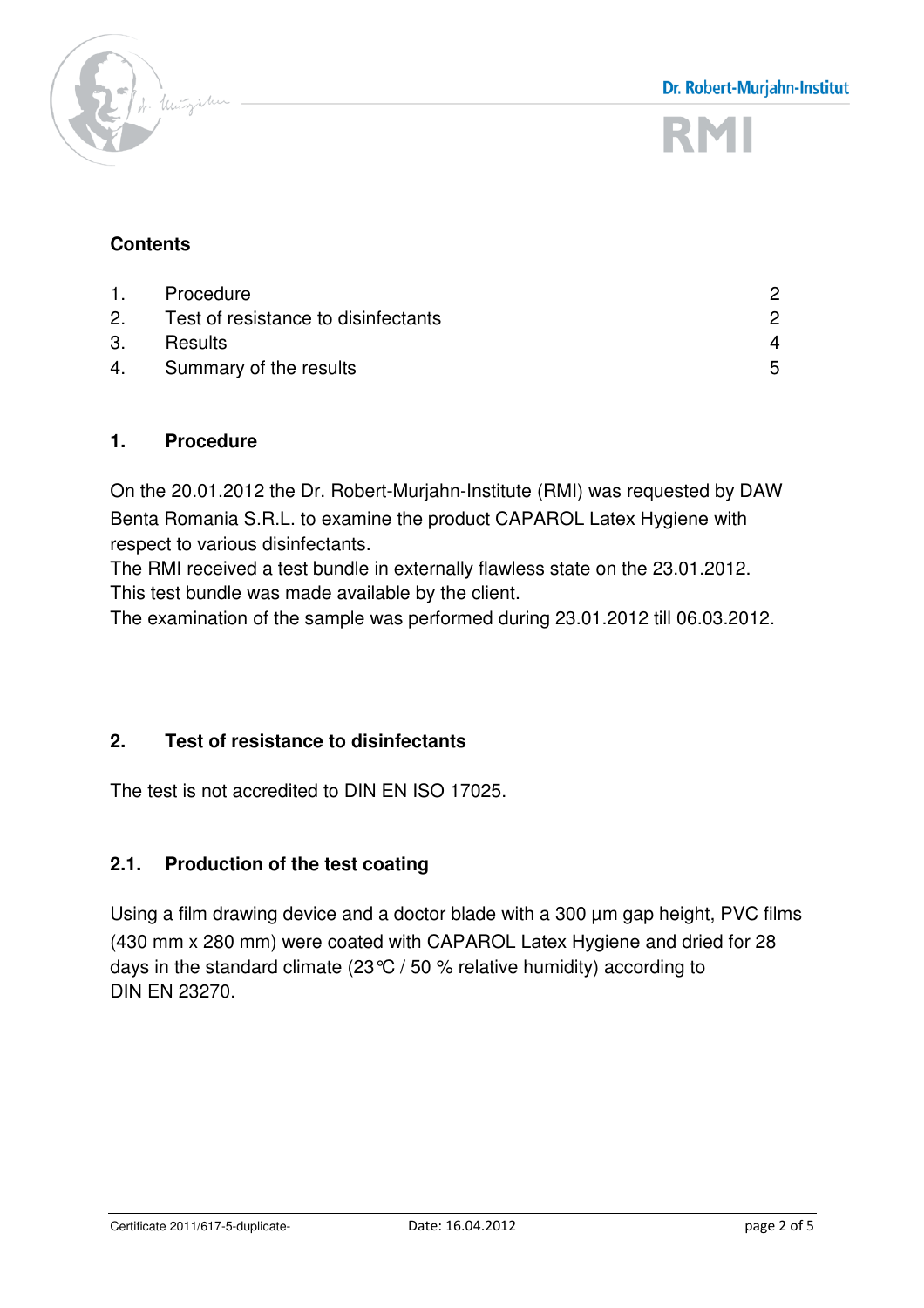



## **2.2. Disinfectants used**

| <b>Product</b>              | <b>Concentration</b> | <b>Active ingredients</b> |
|-----------------------------|----------------------|---------------------------|
| Amocid <sup>®</sup>         | 5% solution          | Phenols                   |
| Chloramine T Trihydrate     | 2.5% solution        | Organ. chlorine compound  |
| Incidur <sup>®</sup> Spray  | Undiluted solution   | Alcohols                  |
| Buraton <sup>®</sup> 10F    | 1% solution          | Aldehydes                 |
| Microbac <sup>®</sup> forte | 2.5 % solution       | Amines                    |

#### **2.3. Performing the test**

The test simulates the mechanical cleaning of a surface with a sponge cloth. For this the coated films were cut into 80 mm wide strips.

A test strip was fitted to the scrub test device according to ISO 11998 and moistened with the disinfectant solution. The coating was subjected to 40 test cycles with a cellulose sponge (90 mm x 40 mm) which was also soaked in the disinfectant solution.

The test was carried out with the five disinfectants and with deionised water as a reference test. The disinfectants used were applied in the manufacturer's highest stated recommended dosage.

No cleaning followed the test, i.e. the disinfectant dried out on the surface. The disinfectants used have been tested by the "Deutschen Gesellschaft für Hygiene und Mikrobiologie (DGHM)" [German Association for Hygiene and Microbiology] for surface disinfection and have been found to be effective.

(Federal Health Gazette - Heath Research - Health Protection 2003: 46 72–95 DOI 10.1007/s00103-002-0524-4)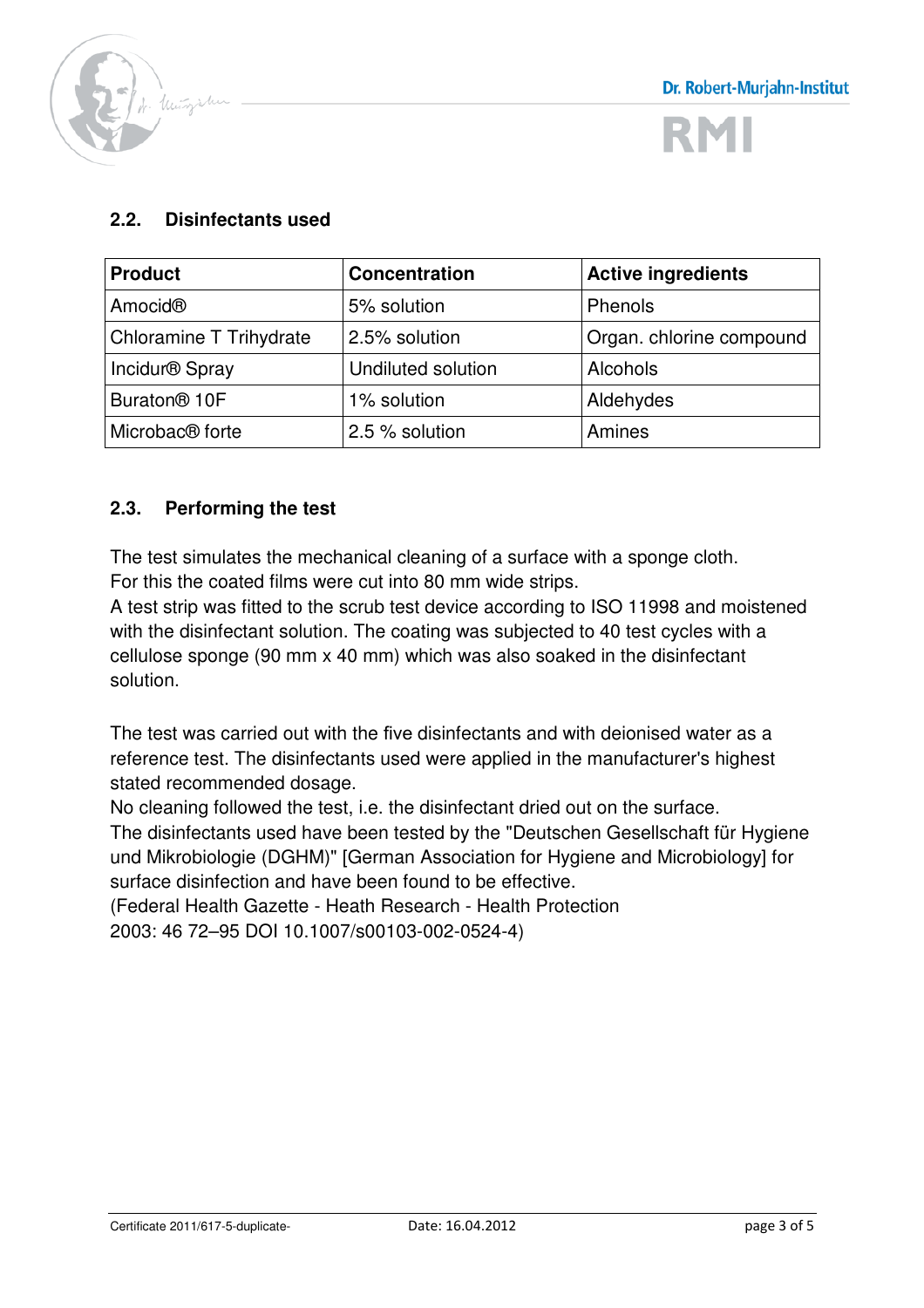



#### **3. Results**

#### **3.1. Table of results**

The changes to surfaces (stability, structure, colour and gloss) were assessed according to DIN EN ISO 4628-1 Table 3 after 7 days of drying.

| Test with:                    | <b>Result</b>     |                     |  |
|-------------------------------|-------------------|---------------------|--|
|                               | specific<br>value | Intensity of change |  |
| Water                         | 0                 | No change           |  |
| Amocid <sup>®</sup>           | 1                 | Very slight change  |  |
| <b>Chloramin T Trihydrate</b> | 1                 | Very slight change  |  |
| Incidur <sup>®</sup> Spray    | 1                 | Very slight change  |  |
| Buraton <sup>®</sup> 10F      | 1                 | Very slight change  |  |
| Microbac <sup>®</sup> forte   |                   | Very slight change  |  |

If the specific values of 0 or 1 are attained, the coating is classified as resistant to the disinfectant applied.

#### **3.2. Assessment of the intensity of changes according to DIN EN ISO 4628-1**

| specific value | Intensity of change                        |
|----------------|--------------------------------------------|
| 0              | No change, i.e. no discernible change      |
|                | Very slight, i.e. change just discernible  |
| $\mathbf 2$    | Slight, i.e. clear discernible change      |
| 3              | Medium, i.e. very clear discernible change |
| 4              | Strong, i.e. pronounced change             |
| 5              | Very strong change                         |